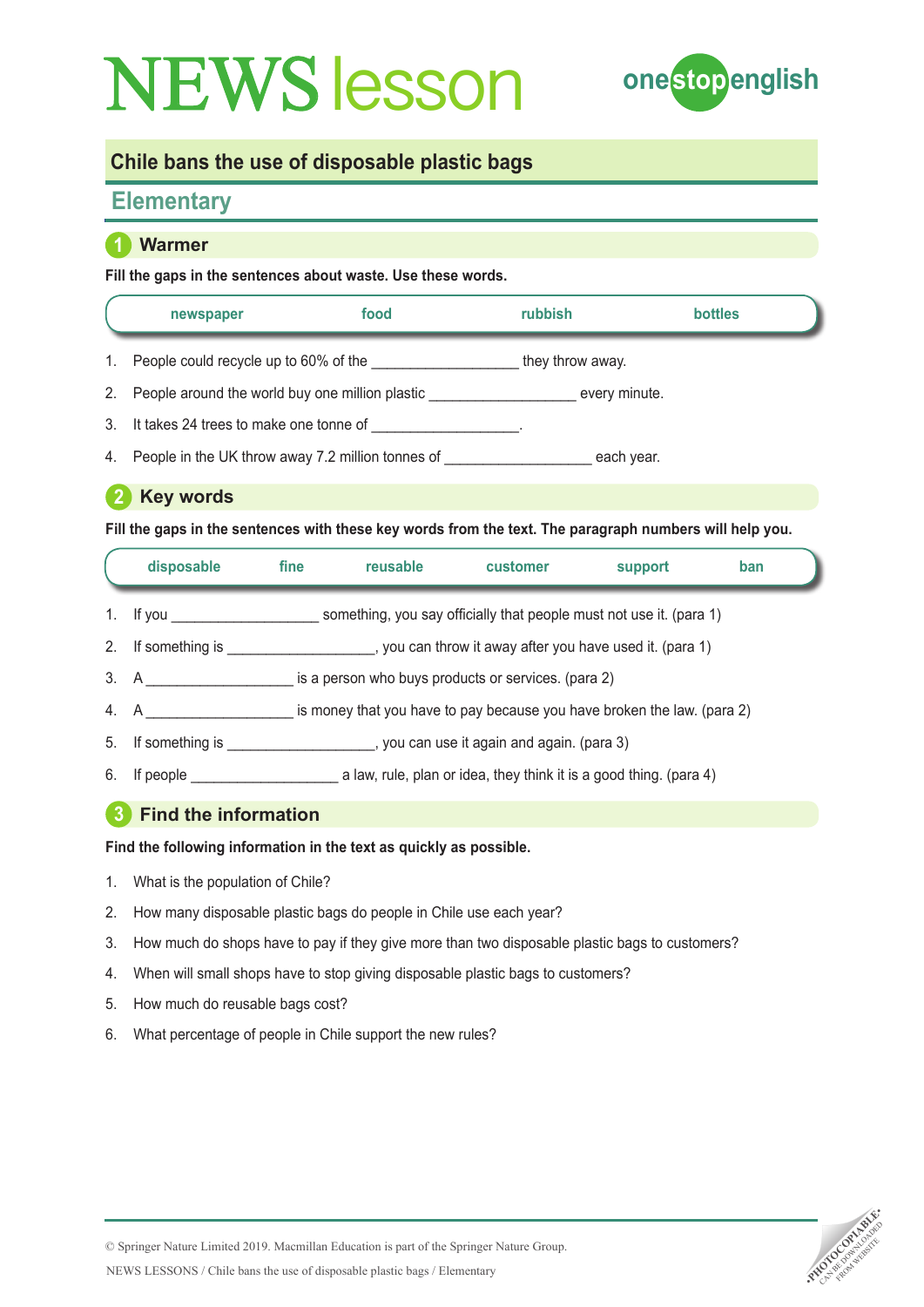

## **Chile bans the use of disposable plastic bags**

## **Elementary**

### **Chile bans the use of disposable plastic bags**

**10 January, 2019**

- 1 Plastic waste is a very big problem for the environment all over the world. But now, Chile has become the first country in South America to ban the use of disposable plastic bags – bags that people throw away after using them just once. At the moment, people in Chile (population around 18 million) use 3.4 billion disposable plastic bags each year. People recycle some of the bags, but most are not recycled, and plastic bags like these can last up to 400 years.
- 2 In August, 2018, Chile introduced a new law that banned large shops from giving more than two disposable plastic bags to customers. A shop that gives more than two plastic bags could pay a fine of \$400.
- 3 From February, 2019, large shops will no longer be able to give plastic bags to customers. Under the new law, customers will have to buy a reusable bag or bring their own bag with them when they go shopping. Small shops will continue to use plastic bags, but they will also have to stop giving them to customers from August, 2020.
- 4 Most reusable bags cost around \$1, so shoppers in Chile must try to remember to take their own bags with them every time they go to the shops. Despite the extra cost, most people in Chile say they support the new rules. In fact, 95% of the people in a survey said they were in favour of them. Only 5% were against them.
- 5 But there is one problem. Before the introduction of the new rules, people used disposable plastic bags as rubbish bags. Now, because they no longer have disposable plastic bags, they have to buy special rubbish bags. Some people are unhappy about the extra money they have to spend.

### **4 Comprehension check**

**Match the beginnings to the endings to make statements about the text.**

- 1. The problem with disposable plastic bags is that …
- 2. At the moment, large shops can …
- 3. From February, 2019, large shops …
- 4. If customers forget to take their own bag with them when they go shopping, …
- 5. Most people in Chile say …
- 6. People will also have to buy special rubbish bags ...
- a. … will no longer be able to give disposable plastic bags to customers.
- b. … that they are in favour of the ban on plastic bags.
- c. … they can last up to 400 years.
- d. … because they will no longer have plastic bags to put their rubbish in.
- e. … they will have to buy a reusable bag.
- f. … give two disposable plastic bags to customers.



NEWS LESSONS / Chile bans the use of disposable plastic bags / Elementary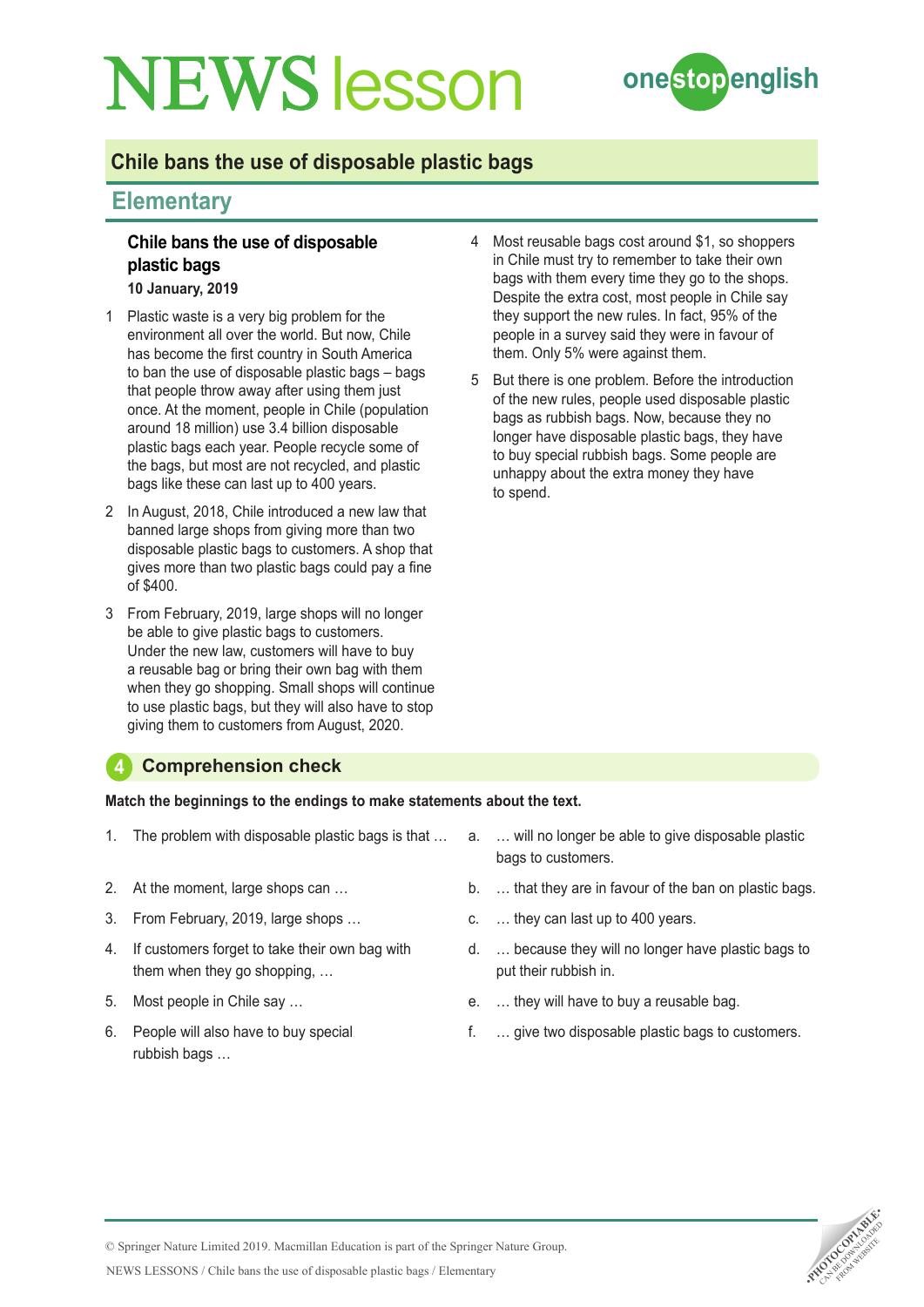

# **Chile bans the use of disposable plastic bags**

## **Elementary**

**5 Chunks**

**Rearrange the words to make phrases from the text.**

- 1. the problem environment a big very for
- 2. the all world over
- 3. new law the under
- 4. extra despite cost the

#### **6 Verb + noun collocations**

**Match the verbs in the left-hand column with the nouns or noun phrases in the right-hand column to make expressions from the text.**

| 1. recycle   |    | a. a new law |
|--------------|----|--------------|
| 2. pay       |    | b. money     |
| 3. introduce |    | c. a fine    |
| 4. spend     | d. | bags         |

## **7 Prepositions**

**Complete the phrases from the text using these prepositions.**

|    | around            | οf              | to | from |  |  |
|----|-------------------|-----------------|----|------|--|--|
| 1. | in favour         | something       |    |      |  |  |
| 2. |                   | 400 years       |    |      |  |  |
| 3. | banned            | doing something |    |      |  |  |
| 4. | cost              | \$1             |    |      |  |  |
| o  | <b>Discussion</b> |                 |    |      |  |  |

- **• Has your country banned disposable plastic bags?**
- **• Do you have to pay for plastic bags in shops?**
- **• Do you think all countries should ban plastic bags? Why? Why not?**